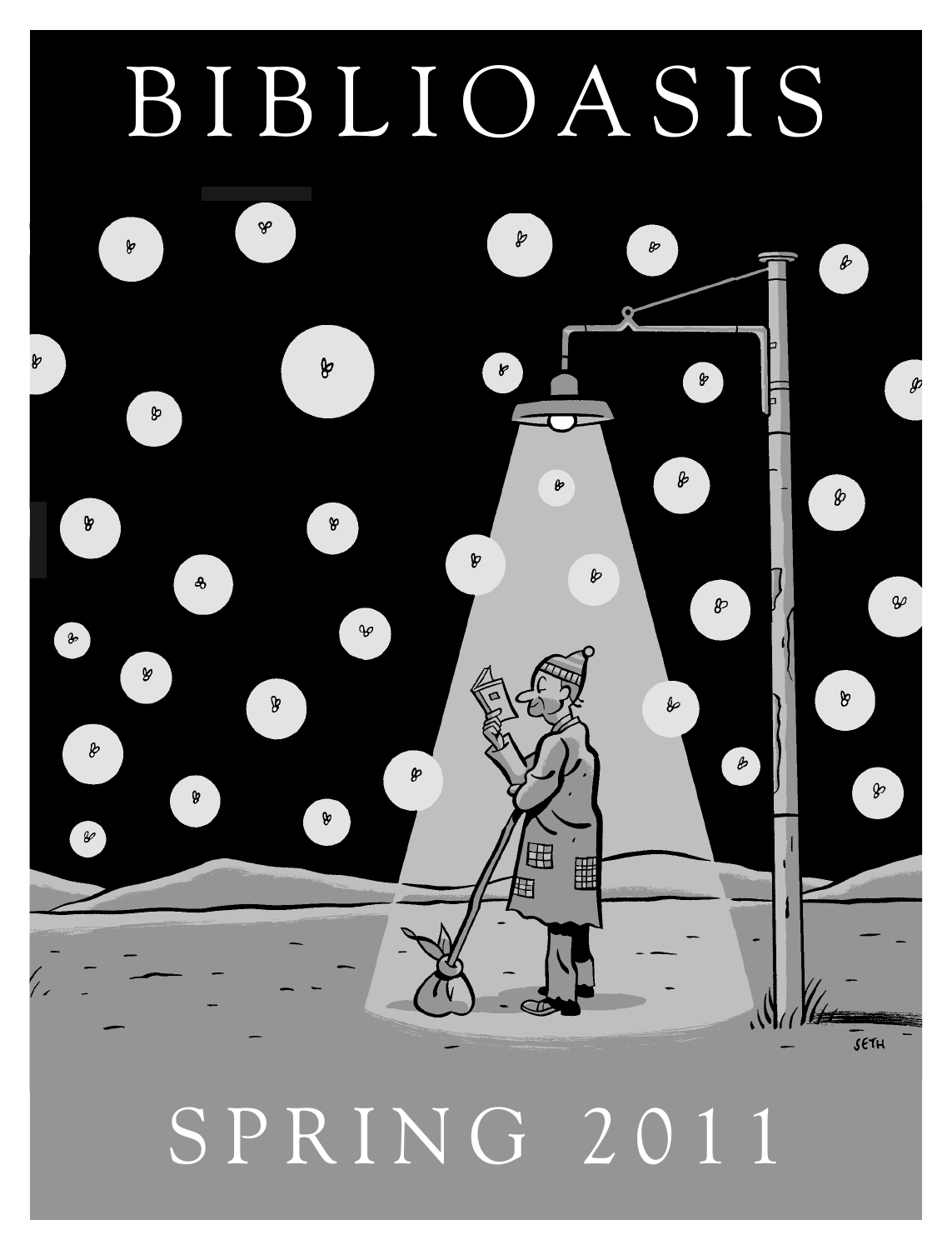# The Meagre Tarmac

#### Clark Blaise

#### **First new collection of short fiction by master storyist in nearly twenty years.**

*The Meagre Tarmac* is master storywriter Clark Blaise's first new collection of short fiction in nearly two decades. A suite of linked stories about the trials and tribulations of several generations of Indo-Americans, these are stories of great literary and sociological import. Grappling with the changing nature of race relations in post 9-11 America and the spectre (and reality) of terrorism, *The Meagre Tarmac* will serve to remind readers why Clark Blaise is one of the most important storywriters of his generation, a true North American treasure: this is vintage Blaise, stories straddling borders, clashing cultures and traditions, poverty, affluence, despair and hope, offering an outsider's view of the changing heart of America that is both ruthless and profoundly moving.

#### **PRAISE FOR CLARKE BLAISE:**

"A born storyteller … a writer to savor." *—The New York Times*

"If we consider the full arc of his work, we see that for nearly fifty years he has been challenging the way that we understand the concept of place in contemporary Canadian and American literature."

*—Essays in Canadian Writing*

"Blaise's portrayal of a dirt-poor South haunted by history belongs to an American literary tradition that includes Faulkner, Flannery O'Connor and Eudora Welty."

*—The National Post*

"More often than not, Blaise meets the high standard he has set for himself. In story after story, he deftly blends musings and incidents, subjecting all to searing analysis that never lapses into pat explanations. He's one of those 'genuine artists' Chekhov celebrated in yet another letter to Suvorin, the ones who know full well you'd best keep your eyes wide open."

*–The Georgia Review*

**Clark Blaise**, Canadian and American, is the author of 20 books of fiction and nonfiction. He teaches at SUNY – Stony Brook's new Southampton Campus – but lives mostly in San Francisco with his wife Bharati Mukherjee.





*stories Clark Blaise* **NOT FINAL COVER**

Short Fiction **April**

978-1-926845-15-9 5.25 x 8.25 | paper | 200 pages **\$19.95**

#### MARKETING PLANS

- 100+ ARC mailing
- Appearances: Blue Met (Montreal), Toronto, Guelph, Ottawa, Windsor, Winnipeg, Vancouver, elsewhere
- Postcards, posters and bookmarks
- Select Print and Online Advertising
- Co-op Available
- More to follow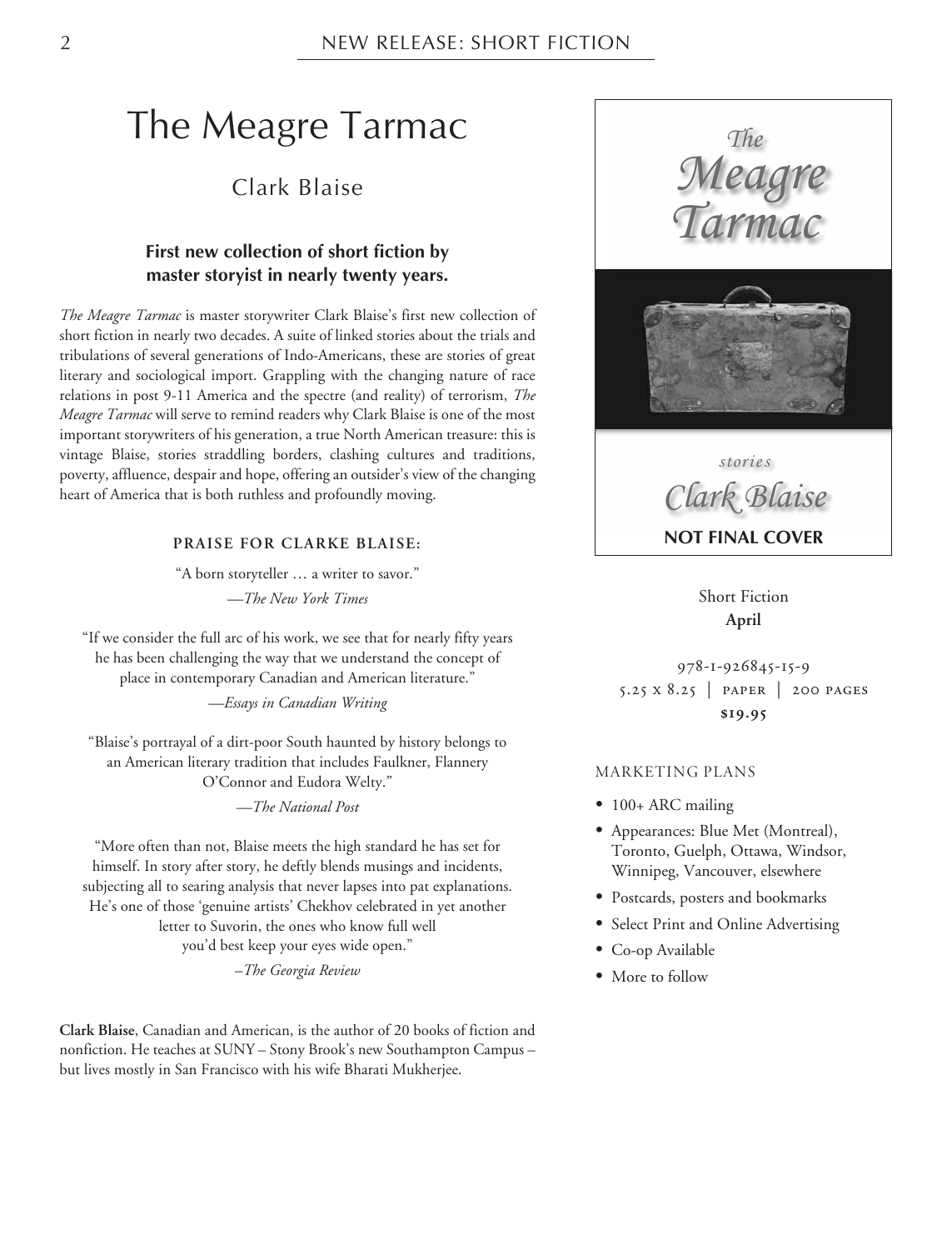biblioasis international translation series

# The Accident

#### Mihail Sebastian

Translated from the Romanian by Stephen Henighan

In the tradition of Sándor Márai, Mihail Sebastian is a captivating Central European storyteller from the first half of the 20th century whose work is being rediscovered by new generations of readers throughout Europe, Latin America and the United States. The 2000 publication of his *Journal 1935-1944: The Fascist Years* introduced his writing to an English-speaking audience for the first time, garnering universal acclaim. Philip Roth wrote that Sebastian's *Journal* "deserves to be on the same shelf as Anne Frank's Diary and to find as huge a readership."

Outside of the English-speaking world, Sebastian's reputation rests on his fiction. This publication of *The Accident* marks the first appearance of the author's fiction in English. A love story set in the Bucharest art world of the 1930s and the Transylvanian mountains, it is a deeply romantic, enthralling tale of two people who meet by chance. Along snowy ski trails and among a mysterious family in a mountain cabin, Paul and Nora, united by an attraction that contains elements of repulsion, find the keys to their fate.

#### **PRAISE FOR MIHAIL SEBASTIAN:**

"This book is alive, a human soul lives in it, along with the unfolding ghastliness of the last century." –*Arthur Miller*

"This book rises from the debris of pre-war verbiage like a man from a pile of corpses." –*Andrei Codrescu*

"This journal stands as one of the most important human documents of the pre-Holocaust climate in Romania and Eastern Europe." –*Norman Manea*

"This is the portrait of a mind struggling to make coherent sense out of senseless cruelty." –*Variety.com*

"Allows us to glimpse the idiosyncratic effects of that awful history on one intelligent, pragmatic, recognizably real man." –*Newsday.com*

**Mihail Sebastian** (1907-1945) was one of the major Central European writers of the 1930s. Born in southeastern Romania, he worked in Bucharest as a lawyer, journalist, novelist and playwright until anti-semitic legislation forced him to abandon his public career. His long-lost diary, *Journal 1935-1944: The Fascist Years*, was published in seven countries between 1996 and 2007, launching an international revival of his work. Sebastian's novels and plays are available in translation throughout Europe, and also have been published in Chinese, Hindi, Bengali and Hebrew.

*The Accident* is Sebastian's first work of fiction to appear in English.

**Stephen Henighan**'s books include *Lost Province: Adventures in a Moldovan Family, A Grave in the Air, The Streets of Winter* and *A Report on the Afterlife of Culture.* A nominee for the Governor General of Canada's Literary Award, he teaches at the University of Guelph, Ontario.



Novel **April**

978-1-926845-16-6 5.25 x 8.25 | paper | 320 pages **\$19.95**

#### MARKETING PLANS

- 100 copy ARC mailing
- Translator Appearances: Toronto, Guelph, Windsor, elsewhere
- Postcards, posters and bookmarks
- Select Print and Online Advertising
- Co-op Available
- More to follow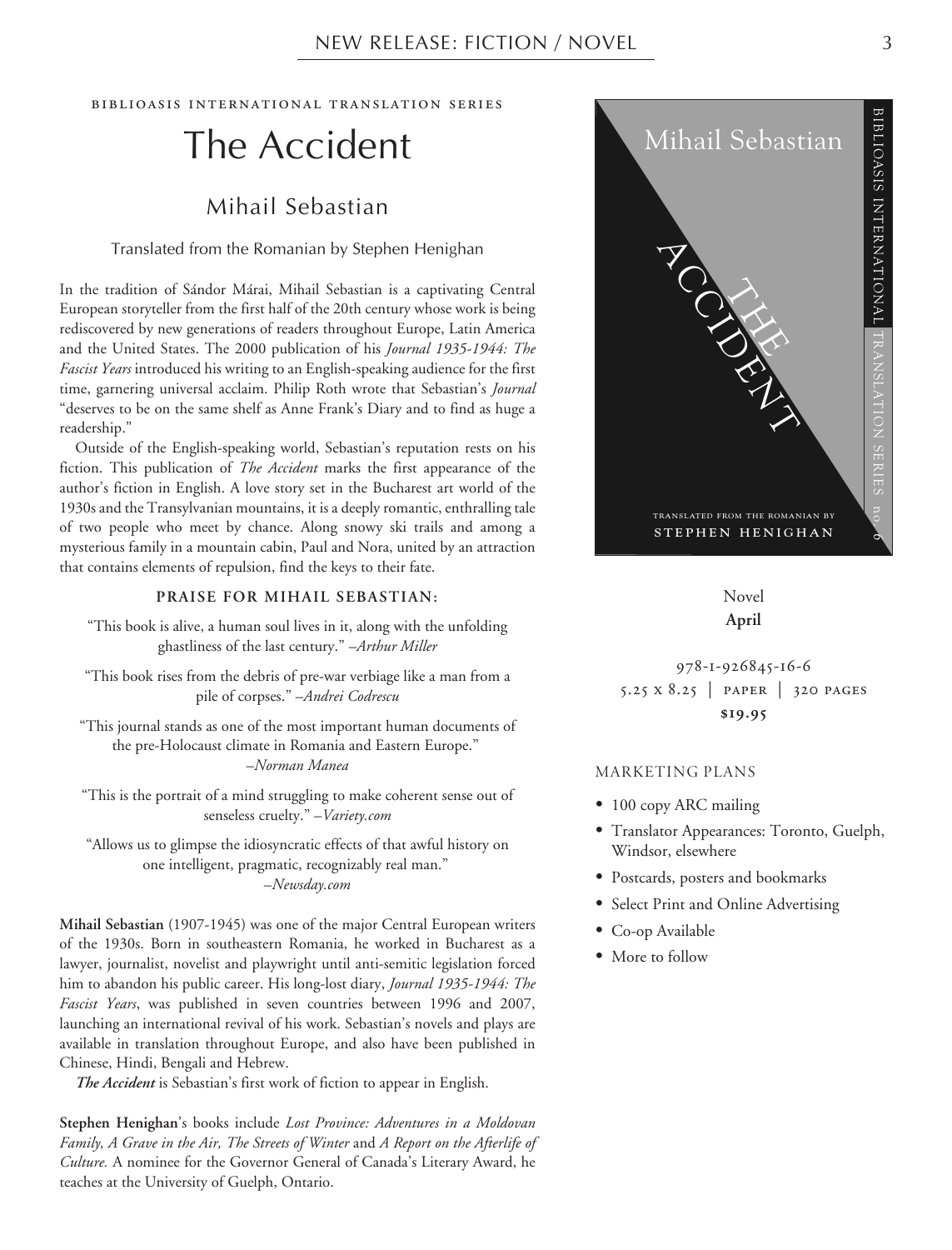# Something About the Animal

#### Cathy Stonehouse

The rape took place in a tiny room, a wardrobe, really. It was the summer she turned twelve; she was already fertile and the smell of mothballs and suntan lotion mingled with the sticky ectoplasm of semen sent her to another world filled with revenants and half-naked shoe salesmen she has never quite left, although her mother told her she must move on – her imperious mother, now dead, who arranged her removal that Christmas to the farm near Ottawa where Beryl gave birth to a red-faced, squirming gargoyle and vomited maple syrup back into snow: reexamining the map, the pained face of the doctor who stitched her up so delicately as if she were a ruined vase returns to question her. *Why didn't you tell anyone? –*from *Something About the Animal*

In *Something About the Animal*, Cathy Stonehouse's first collection of short fiction, the world keeps coming apart at the seams: these are stories of imminent and often destructive crisis, which in their form and structure capture the hysterical edge of hallucinatory madness in a way few writers have ever managed. These are stories about the search for meaning, of fragile, haunted understanding, real life horror stories, stories bleakly, blackly humorous, but also imbued with real hope, generosity and beauty; stories simply not reducible to cover copy. Cathy Stonehouse is a nightmarishly gifted author, and *Something About the Animal* is that rather magical exception to the rule: a truly breathtaking, unforgettable debut.

**Cathy Stonehouse** is the author of a poetry collection, *The Words I Know* (Press Gang Publishers, 1994). Her writing (poetry, fiction, nonfiction) has also appeared in numerous magazines, newspapers and anthologies including *The Globe and Mail*, *The Literary Review of Canada*, *Descant*, *Grain*, *The Malahat Review*, *The New Quarterly*, *Dropped Threads 3: Beyond the Small Circle* (Random House 2006), *White Ink: Poems on Motherhood* (Demeter Press, 2006) and *Best Canadian Stories 09*. Between 2001 and 2004 she edited the award-winning literary journal *Event* and in 2008 co-edited the well-received creative nonfiction anthology *Double Lives: Writing and Motherhood* (McGill-Queens University Press, 2008). Born and raised in the UK, she holds a BA in English from Wadham College, Oxford and an MFA in Creative Writing from the University of British Columbia. A tutor, editor and creative writing instructor she lives in East Vancouver with her husband and daughter.



Short Fiction **April**

978-1-897231-98-2 5.25 x 8.25 | paper | 240 pages **\$19.95**

#### MARKETING PLANS

- Select Galley copy mailing
- Posters, postcards, bookmarks
- Launches in Vancouver, Toronto, Montreal, elsewhere
- Select Print and Online Advertising
- Co-op Avialable
- More to follow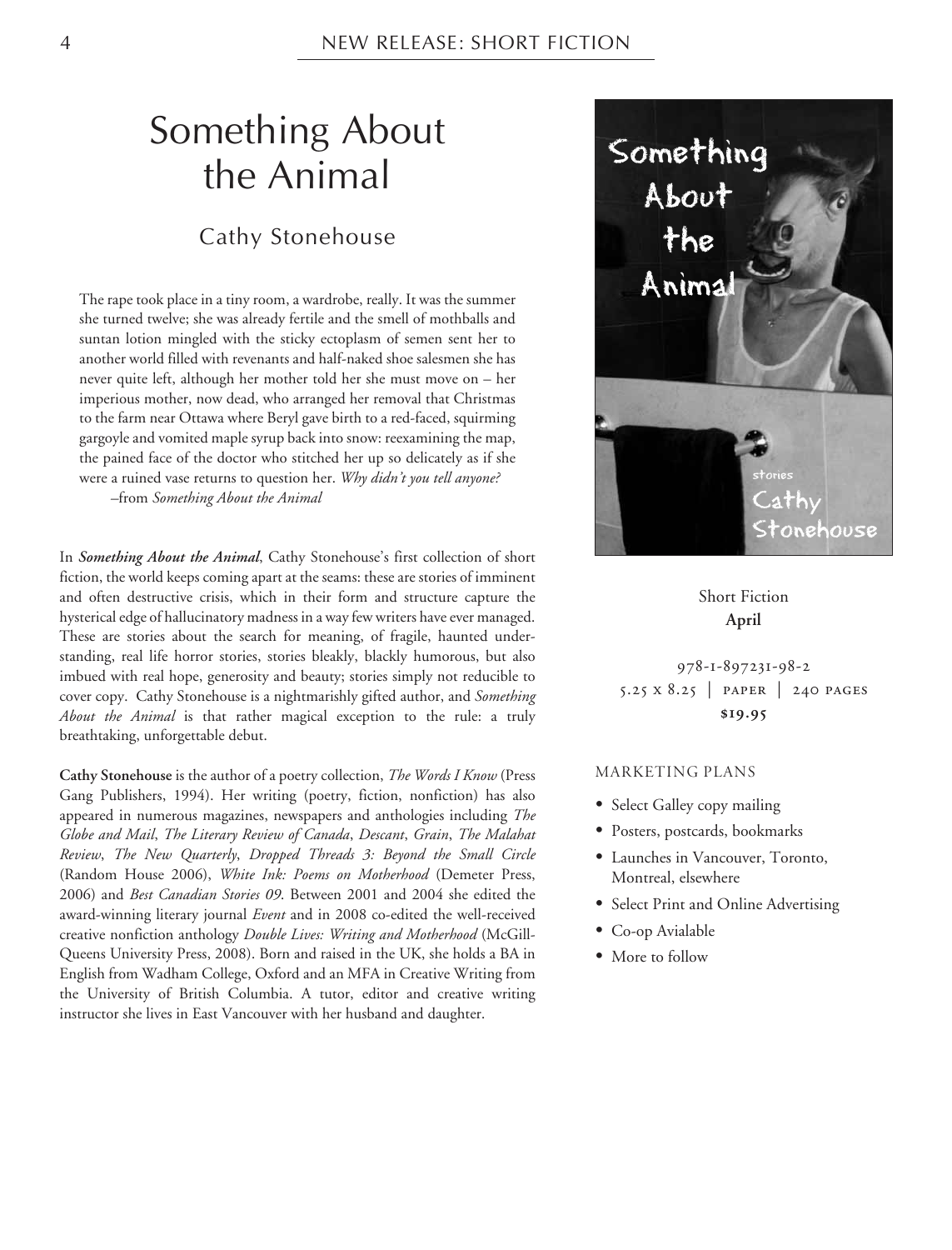# Open Air Bindery David Hickey

David Hickey's sophomore collection of poetry, *Open Air Bindery*, builds upon the myriad strengths of his first collection to offer a tightly fantastic collection of songs, stories and covenants ranging across everything from art and astronomy to snowflakes and suburbia, each poem a small instance of colliding light, playful and humorous and profound. These poems, like the flakes in Hickey's poemsequence "Snowflake Photography," take their "time/ Covering the roadside trees in forms of (their) careful willing ... gesturing down to earth, unveiling new shapes/ for all that (they) find/ here in the oldest of botanies."

**David Hickey** grew up on Prince Edward Island, in western Labrador, and along the north shore of Quebec. A past recipient of the Milton Acorn Prize and the Ralph Gustafson Prize for Poetry, his first book of poetry, *In the Lights of a Midnight Plow* was a finalist for the Gerald Lampert Award. An avid runner and back yard astronomer, he currently lives in London Ontario, where he is completing a PhD in Canadian literature.

# The Illustrated Edge

\* \* \*

## Marsha Pomerantz

Marsha Pomerantz's *The Illustrated Edge*is as close to a perfect first collection of poetry as you're likely to find: long-distilled explorations of the human heart mixed with linguistic and formal exuberance and playfulness.

#### **PRAISE FOR MARSHA POMERANTZ:**

"The jangling, jumbled syntax in 'To My Translator,' the last poem in the book, conveys real truth about the process of wrestling with another person's meaning, even (especially) in its goofy phrasing. 'Please to be the who to transverse,' it ends, and in a way this invitation has been extended throughout . . . these poems demand and reward re-reading and their inventive playfulness lingers long after the book is closed."

#### *–Salamander*

"Marsha Pomerantz's verse offers a participant-observer's portrait of the state of the heart at the turn of the 21st century. It is concentrated on what is said, and what transpires, between, yet it never fails to keep the end of play in play. . . . Deferring ordinary syntax, making room to insist on a plural 'self' and its entrails, taking self apart, taking language apart, Pomerantz takes our part." –Daniel Bosch, *Boston Review*

**Marsha Pomerantz** grew up in New York, lived in Israel for twenty years, and now lives in Boston. Her poems and prose have been published in journals in the US, UK, and Israel, and she has translated poetry, short fiction, and a novel from the Hebrew. Her writing has been supported by two residencies at the MacDowell Colony and by a Massachusetts Cultural Council finalist grant, and she has twice been a finalist for the Poetry Society of America's Robert H. Winner Award. She works as an editor for the Harvard Art Museum.



MARKETING PLANS Poetry / **April** 978-1-926845-24-1 5.25 x 7.5 | paper | 80 pages **\$18.95**

- Select Galley Mailing • Advertisements in *ARC*, *The New*
- *Quarterly*, *CNQ*
- Online poetry blog tour
- Bookmarks, postcards, promotional broadside
- Readings/Launches in Windsor, London, Toronto, Peterborough, Ottawa, Montreal, Fredericton, Halifax, Charlottetown



Poetry / **April** 978-1-926845-18-0 5.25 x 7.5 | paper | 80 pages **\$18.95**

#### MARKETING PLANS

- Select Galley Mailing
- Bookmarks, postcards, promotional broadside
- Readings/Launches in Windsor, London, Toronto, Boston, New York

 **NOT FINAL COVER**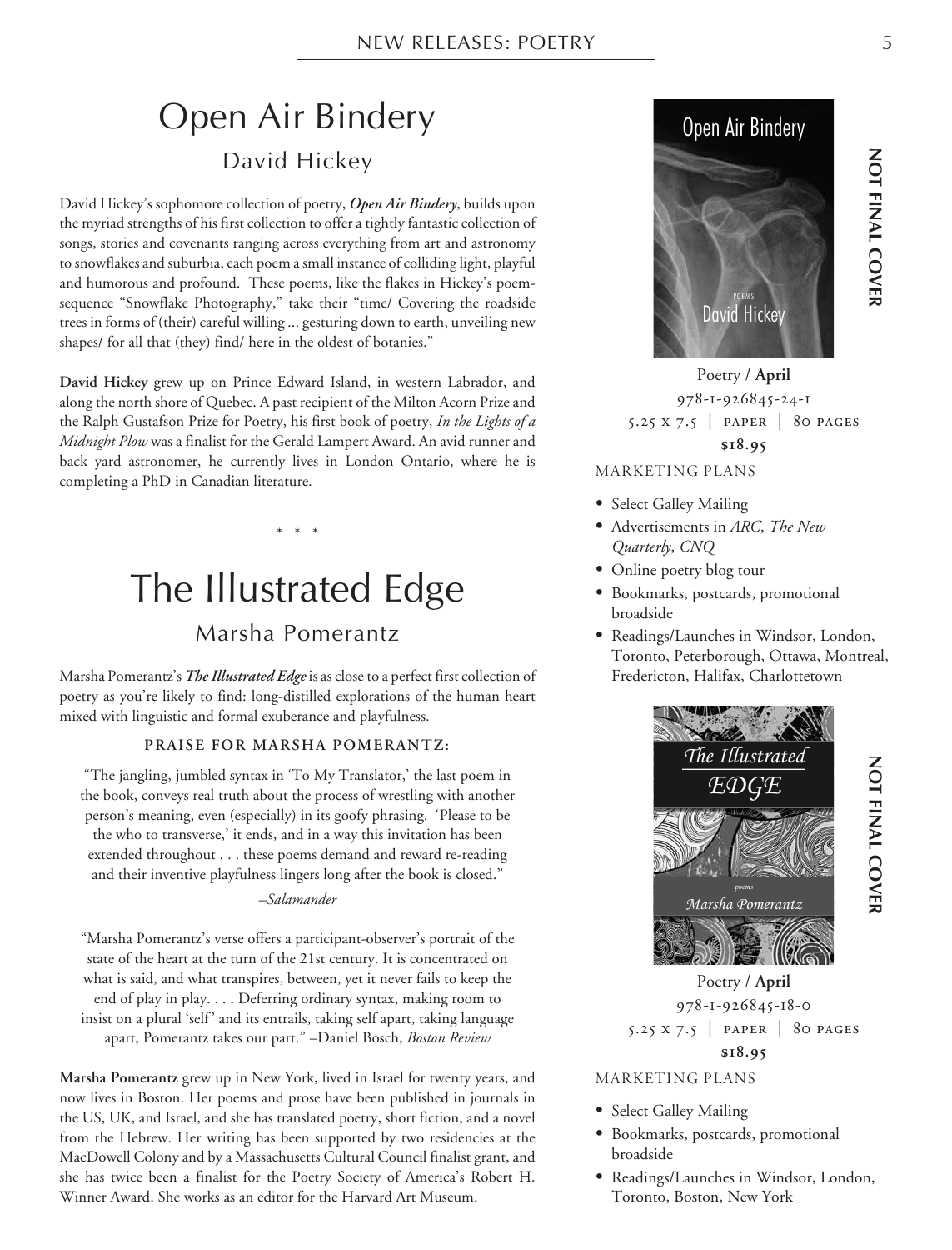### **Scotiabank Giller Prize Finalist!**

# Light Lifting Alexander MacLeod

#### **CANADIAN BEST SELLER QUILL & QUIRE BOOK OF THE YEAR**

"Rarely does fiction inhabit the body – the moving, athletic body – as fully as in Alexander MacLeod's debut story collection. Whether describing what it is to run track, to swim against a current, to build cars or to haul bricks, MacLeod brings into vivid concrete language the physical experiences that mark us as profoundly as any thought. His stories are a careful marriage of the lyric and the narrative: each unfolds around a resonant, ineffable moment, replete with history and emotion, a Gordian knot comprised of all the strands that lead up to and away from it. Sensitive and subtle, MacLeod is a writer through whose deliberately partial and quotidian pieces shimmers life's unspoken complexity." —Giller Jury Citation

"This writer swims entirely in his own waters. . . . Impeccably structured, profoundly tragic [*Light Lifting*] matches deep subconscious terrors with the human need to court them, know them for real, and conquer them. Without a trace of cliché or sentiment, [*Light Lifting*] makes courage its theme, frailty its balancing shadow."

*—Globe and Mail*



**Available**

978-1-897231-94-4 5.25 x 8.25 | paper | 224 pages **\$19.95**

#### **Red Maple Award Finalist!**

Nieve

Terry Griggs

With Illustrations by Alexander Griggs-Burr

"Reminiscent of Neil Gaiman's *Coraline* and Michael Ende's *Momo* . . . Terry Griggs' genuinely creepy new YA novel will thrill young readers while giving their parents nightmares."

*—Quill & Quire*

"Griggs is a most cunning dreamweaver."

*—*Tim Wynne-Jones

"Part allegory, part folk tale, *Nieve* succeeds in dropping the reader into a world both familiar and slightly off kilter."

*—VOYA*



Young Adult / Fantasy **Available**

978-1-897231-87-6 5.25 x 8.25 | paper | 264 pages **\$14.95**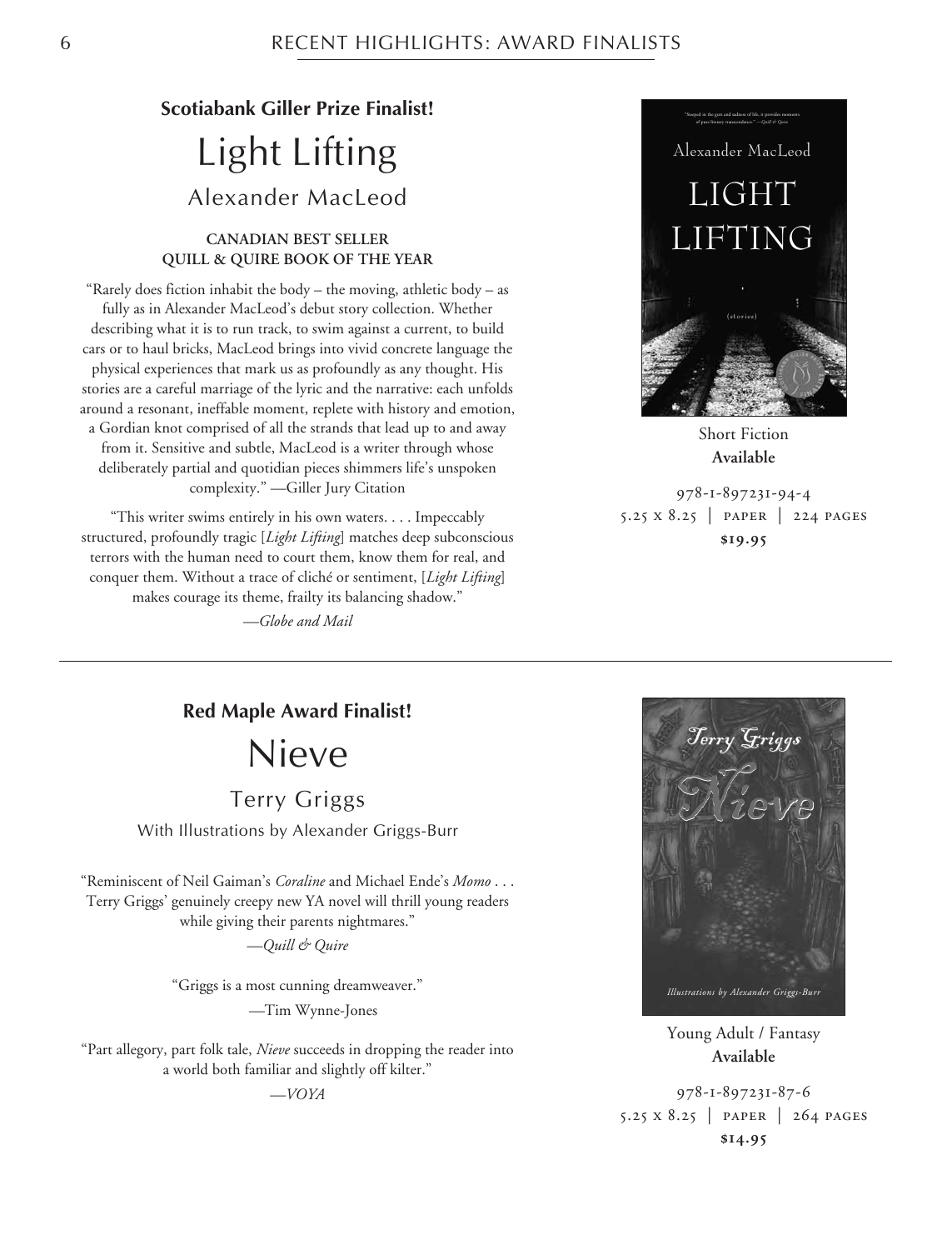#### **NON-FICTION**

- **MIKE BARNES,** *The Lily Pond,* memoir bipolar disorder • 978-1-897231-48-7 • paper • **\$19.95**
- **CLARK BLAISE,** *Selected Essays,* belles-lettres 978-1-897231-50-0 • paper • **\$24.95**
- **BOB DUFF & JIM PARKER,** *On the Wing: A History of the Windsor Spitfires,* • SPORTS • 978-1-926845-19-7 • paper • **\$24.95** • 978-1-926845-20-3 • cloth • **\$37.95**
- **CHARLES FORAN,** *Join the Revolution, Comrade: Journeys and Essays,* • essays • 978-1-897231-41-8 • paper • **\$19.95**
- **MARTY GERVAIS,** *My Town,* local history 978-1-897231-22-7 • paper • **\$19.95**
- **MARTY GERVAIS,** *The Rumrunners: A Prohibition Scrapbook,* • history • 978-1-897231-62-3 • paper • **\$22.95**
- **JOSHUA GLENN & MARK KINGWELL,** *The Idler's Glossary*, Illustrations by SETH, . CULTURAL criticism, • 978-1-897231-46-3 • paper • **\$12.95**
- **STEPHEN HENIGHAN,** *A Report on the Afterlife of Culture,* • literary criticism • 978-1-897231-42-5 • paper • **\$24.95**
- **LORNA JACKSON,** *Cold-cocked: On Hockey,* sports • 978-1-897231-30-2 • paper • **\$19.95**
- W.J. KEITH, God's Plenty, . LITERARY CRITICISM . 978-1-897231-99-9 • cloth • **\$27.95**
- **MARIUS KOCIEJOWSKI,** *The Pigeon Wars of Damascus,* • travel • 978-1-926845-02-9 • paper • **\$21.95** • 978-1-897231-97-5 • cloth • **\$29.95**
- **JOHN METCALF,** *Shut Up He Explained,* memoir • 978-1-897231-32-6 • cloth • **\$36.95**
- **ROBYN SARAH,** *Little Eurekas: A Decade's* Thoughts on Poetry,  $\bullet$  LITERARY CRITICISM  $\bullet$ 978-1-897231-29-6 • paper • **\$24.95**

#### **FICTION**

- **MICHÈLE ADAMS,** *Bright Objects of Desire,* short fiction • 978-0-9738184-1-3 • paper • **\$23.95**
- **MIKE BARNES,** *Catalogue Raisonné,* novel 978-0-9735971-9-6 • paper • **\$24.95**
- **GRANT BUDAY,** *Dragonflies,* novel 978-1-897231-47-0 • paper • **\$19.95**
- **HANS EICHNER,** *Kahn & Engelmann***,** novel 978-1-897231-54-8 • paper • **\$21.95**
- **CYNTHIA FLOOD,** *The English Stories,* short fiction • 978-1-897231-56-2 • paper • **\$19.95**
- **BRUCE JAY FRIEDMAN,** *Three Balconies,* short fiction • 978-1-897231-45-6 • cloth • **\$26.95**
- **TERRY GRIGGS,** *Thought You Were Dead,* **• Illustrations by NICK CRAINE,** • novel •
- 978-1-897231-53-1 paper **\$19.95**
- **TERRY GRIGGS,** *Quickening,* short fiction 978-1-897231-57-9 • paper • **\$19.95**
- **DAVID HELWIG,** *Salt Sea,* novel 978-1-897231-10-4 • paper • **\$28.95**
- **LORNA JACKSON,** *Flirt: The Interviews,* short fiction • 978-1-897231-38-8 • paper • **\$16.95**
- **AMY JONES,** *What Boys Like and Other Stories***,** short fiction • 978-1-897231-63-0 • paper • **\$19.95 JOHN METCALF,** *Going Down Slow***,** • novel •
- 978-1-897231-33-3 paper **\$21.95**
- **K.D. MILLER,** *Brown Dwarf***,** novel 978-1-897231-88-3 • paper • **\$17.95**
- **HORACIO CASTELLANOS MOYA,** *Dance with Snakes***,** • novel • 978-1-897231-61-6 • paper • **\$17.95**
- **ONDJAKI,** *Good Morning Comrades***,** novel 978-1-897231-40-1 • paper • **\$15.95**
- **PATRICIA ROBERTSON,** *The Goldfish Dancer,* short fiction • 978-1-897231-05-0 • paper • **\$24.95**
- **RAY ROBERTSON,** *Moody Food***,** novel 978-1-897231-64-7 • paper • **\$19.95**
- **LEON ROOKE,** *Hitting the Charts,* short fiction • 978-1-897231-18-0 • paper • **\$27.95**
- **REBECCA ROSENBLUM,** *Once,* short fiction 978-1-897231-49-4 • paper • **\$19.95**
- **MAURICIO SEGURA,** *Black Alley***,** novel 978-1-897231-90-6 • paper • **\$19.95**
- GORAN SIMIC, *Yesterday's People*, SHORT FICTION • 978-0-9735971-7-2 • paper • **\$22.95**
- **RAY SMITH,** *The Flush of Victory: Jack Bottomly Among the Virgins,* • novel • 978-1-897231-28-9 • paper • **\$23.95**
- **RAY SMITH,** *A Night at the Opera***,** novel 978-1-897231-11-1 • paper • **\$23.95**
- **RAY SMITH,** *Century***,** novel 978-1-897231-51-7 paper • **\$21.95**
- **RAY SMITH,** *Cape Breton is the Thought-Control Centre of Canada***,** • short fiction • 978-0-9738184-2-0 • paper • **\$21.95**
- **RUSSELL SMITH,** *Diana: A Diary in the Second* Person, • EROTICA • 978-1-897231-39-5 • PAPER • **\$19.95**
- **A.J. SOMERSET,** *Combat Camera,* novel 978-1-897231-92-0 • paper • **\$19.95**
- **KATHLEEN WINTER,** *boYs,* short fiction 978-1-897231-35-7 • paper • **\$22.95**
- **PATRICIA YOUNG,** *Airstream,* short fiction 978-1-897231-01-2 • paper • **\$24.95**
- **TERENCE YOUNG,** *The End of the Ice Age,* short fiction • 978-1-897231-91-3 • paper • **\$19.95**

#### **POETRY**

- **SALVATORE ALA,** *Straight Razor and Other Poems,* • poetry • 978-0-9735881-0-1 • paper • **\$18.95**
- **SALVATORE ALA,** *Lost Luggage,* poetry 978-0-9735881-95-1 • paper • **\$17.95**
- MIKE BARNES, A Thaw Foretold, . POETRY . 978-1-897231-19-7 • paper • **\$18.95**
- **WAYNE CLIFFORD,** *Jane Again***,** poetry •
- 978-1-897231-55-5 paper **\$17.95**
- **DAVID HICKEY,** *In the Lights of a Midnight Plow,* • poetry • 978-1-897231-09-8 • paper • **\$18.95**
- **RYSZARD KAPUSCINSKI,** *I Wrote Stone***,** poetry • 978-1-897231-37-1 • paper • **\$18.95**
- **SHANE NEILSON,** *Meniscus***,** poetry 978-1-897231-60-9 • paper • **\$17.95**
- **ERIC ORMSBY,** *Time's Covenant,* poetry 978-1-897231-20-3 • paper • **\$28.95**
- **ROBYN SARAH,** *Pause for Breath***,** poetry 978-1-897231-59-3 • paper • **\$17.95**
- NORM SIBUM, The Pangborn Defence, . POETRY . 978-1-897231-52-4 • paper • **\$17.95**
- **NORM SIBUM,** *Smoke & Lilacs,* poetry 978-1-857549-36-2 • paper • **\$17.95**
- **GORAN SIMIC,** *From Sarajevo, With Sorrow,* poetry • 978-0-9735971-5-8 • paper • **\$20.00**
- **GORAN SIMIC,** *Sunrise in the Eyes of the Snowman,* • poetry • 978-1-897231-93-7 • paper • **\$18.95 DAVID SOLWAY,** *The Properties of Things,* •
- poetry 978-1-897231-34-0 paper **\$18.95 DAVID STARKEY,** *A Few Things You Should Know*
- *about the Weasel,* POETRY 978-1-897231-89-0 paper • **\$16.95**
- **JOSHUA TROTTER,** *All This Could Be Yours,* poetry • 978-1-897231-96-8 • paper • **\$18.95 ZACHARIAH WELLS, editor,** *Jailbreaks: 99* Canadian Sonnets, . POETRY ANTHOLOGY . 978-1-897231-44-9 • paper • **\$19.95**
- **ZACHARIAH WELLS,** *Track & Trace,* **Decorated by SETH** • poetry • 978-1-897231-58-6 • paper • **\$17.95**
- **PATRICIA YOUNG,** *Here Come the Moonbathers,* poetry • 978-1-897231-43-2 • paper • **\$17.95**

#### **CHILDREN'S LITERATURE**

**ZACHARIAH WELLS & RACHEL LEBOWITZ,** *Anything but Hank!,* **Illustrated by ERIC ORCHARD** • children's literature 978-1-897231-36-4 • cloth • **\$19.95**

#### **OPEN LETTER PUBLICATIONS — FICTION**

- **MARGUERITE DURAS,** *The Sailor from Gibraltar* Translated from the French by Barbara Bray • paper • 978-1-934824-04-7 • **\$12.95**
- **MATHIAS ÉNARD,** *Zone* Translated from the French by Charlotte Mandell • paper • 978-1-934824-26-9 • **\$15.95**
- **MACEDONIO FERNÁNDEZ,** *The Museum of Eterna's Novel (The First Good Novel)* Translated from the Spanish by Margaret Schwartz • paper • 978-1-934824-06-1 • **\$14.95**
- **RUBEM FONSECA,** *The Taker and Other Stories* Translated from the Portuguese by Clifford Landers • cloth • 978-1-934824-02-3 • **\$15.95**
- **RICARDAS GAVELIS,** *Vilnius Poker* Translated from the Lithuanian by Elizabeth Novickas · CLOTH • 978-1-934824-05-4 • **\$17.95**
- **JAN KJÆRSTAD,** *The Conqueror* Translated from the Norwegian by Barbara Haveland • CLOTH • 978-1-934824-03-0 • **\$17.95**
- **JAN KJÆRSTAD,** *The Discoverer* Translated from the Norwegian by Barbara Haveland • CLOTH • 978-1-934824-12-2 • **\$17.95**
- **JAKOV LIND,** *Landscape in Concrete* Translated from the German by Ralph Manheim • paper • 978-1-934824-14-6 • **\$13.95**
- **JAKOV LIND,** *Ergo* Translated from the German by Ralph Manheim • paper • 978-1-934824-17-7 • **\$13.95**
- **ANDREAS MAIER,** *Klausen* Translated from the German by Kenneth J. Northcott • paper • 978-1-934824-16-0 • **\$14.95**
- **ELSA MORANTE,** *Aracoeli* Translated from the Italian by William Weaver • paper • 978-1-934824-15-3 • **\$14.95**
- **BRAGI ÓLAFSSON,** *Pets* Translated from the Icelandic by Janice Balfour • CLOTH • 978-1-934824-01-6 • **\$14.95**
- **BRAGI ÓLAFSSON,** *The Ambassador* Translated from the Icelandic by Lytton Smith • paper • 978-1-934824-13-9 • **\$14.95**
- **ILYA ILF AND EVGENY PETROV,** *The Golden Calf* Translated from the Russian by Konstantin Gurevich and Helen Anderson • paper • 978-1-934824-07-8 • **\$15.95**
- **ILJA LEONARD PFEIJFFER,** *Rupert: A Confession* Translated from the Dutch by Michele Hutchison • cloth • 978-1-934824-09-2 • **\$14.95**
- **JERZY PILCH,** *The Mighty Angel* Translated from the Polish by Bill Johnston •  $\textsc{c\textsc{ic}\,}$  • 978-1-934824-08-5 • **\$15.95**
- **MERCE RODOREDA,** *Death in Spring* Translated from the Catalan by Martha Tennent • CLOTH • 978-1-934824-11-5 • **\$14.95**
- **JUAN JOSÉ SAER,** *The Sixty-Five Years of Washington* Translated from the Spanish by Steve Dolph • paper • 978-1-934824-20-7 • **\$13.95**
- **JORGE VOLPI,** *Season of Ash* Translated from the Spanish by Alfred Mac Adam • paper • 978-1-934824-10-8 • **\$15.95**
- **INGRID WINTERBACH,** *To Hell with Conjé* Translated from the Afrikaans by Elsa Silke • paper • 978-1-934824-30-6 • **\$15.95**

#### **OPEN LETTER PUBLICATIONS — ESSAYS**

- **DUBRAVKA UGRESIC,** *Nobody's Home* Translated from the Croatian by Ellen Elias-Bursac . CLOTH . 978-1-934824-00-9 • **\$16.95**
- *The Wall in My Head: Words and Images from the Fall of the Iron Curtain* edited by Words Without Borders, Various Translators • paper • 978-1-934824-23-8 • **\$15.95**